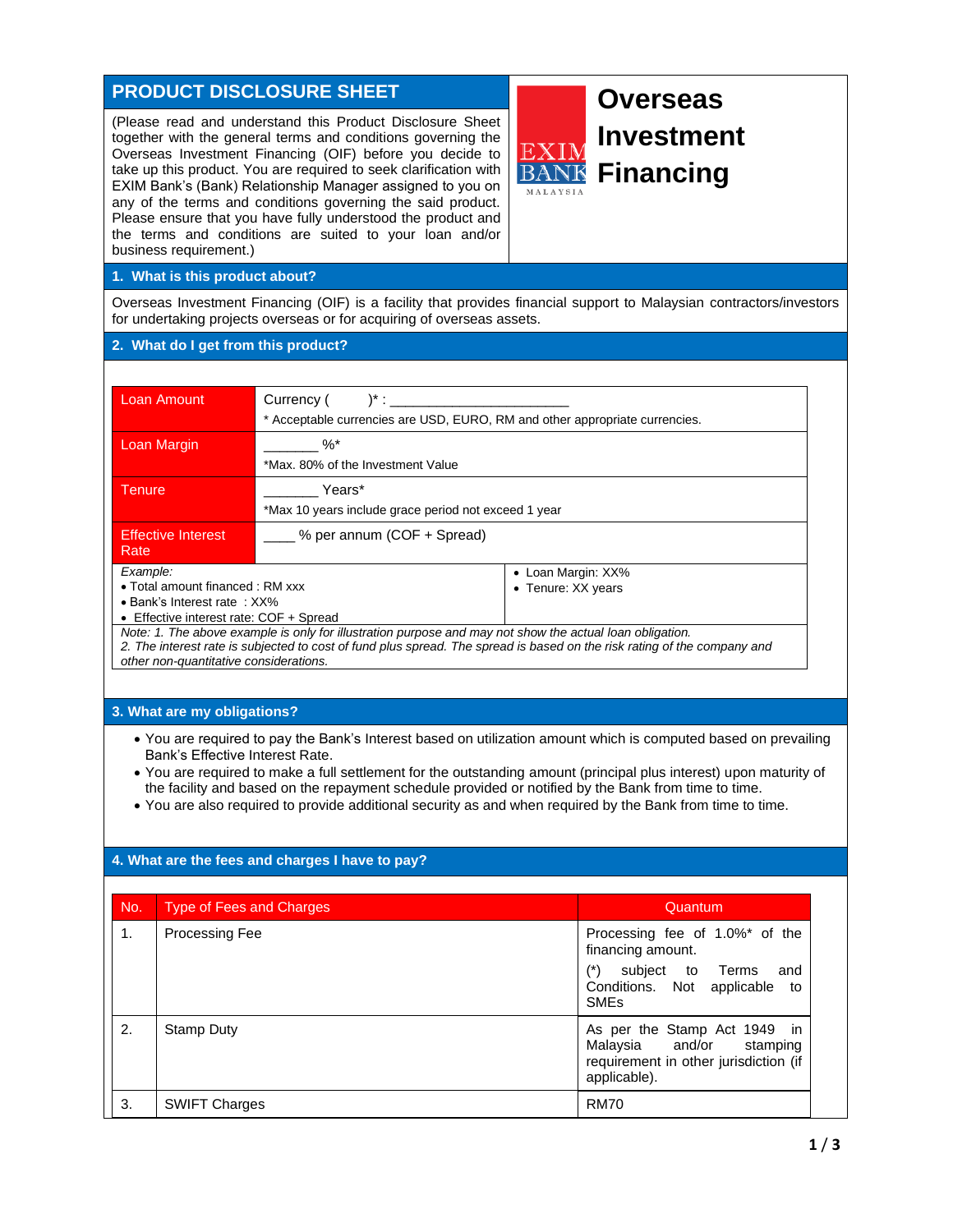| $\mathbf{4}$ . | <b>Audit Confirmation Fee</b>                                                                                                                                                                                                                              | RM100                                                                                |
|----------------|------------------------------------------------------------------------------------------------------------------------------------------------------------------------------------------------------------------------------------------------------------|--------------------------------------------------------------------------------------|
| 5.             | Redemption Letter/Statement Fee                                                                                                                                                                                                                            | RM50 (SME Customer)                                                                  |
| 6.             | Letter of Support Fee                                                                                                                                                                                                                                      | RM100 (SME Customer)                                                                 |
| 7.             | Legal Fee                                                                                                                                                                                                                                                  | As charged by Lawyer                                                                 |
| 8.             | Postage / Delivery Charges<br>Local Party<br>Normal Mail<br>$\bullet$<br><b>Registered Mail</b><br>$\bullet$<br>Courier / Hand delivery<br>$\bullet$<br><b>Foreign Party</b><br>Normal Mail<br>$\bullet$<br><b>Registered Mail</b><br>$\bullet$<br>Courier | Min.RM3<br>Min.RM6<br>Min.RM7<br>Min.RM4<br>Min.RM8<br>Min.RM50 - varies on location |
| 9.             | Variation of Facility Terms and Condition                                                                                                                                                                                                                  | Min.RM300 (Not applicable to<br><b>SME Customer)</b>                                 |

Please request from your Relationship Manager for the Bank's Standard Fees and Charges on Conventional Products and Services. If there are any changes in fees and charges that are applicable to your facility, the Bank will notify you at least 21 calendar days prior to the effective date of implementation.

**5. What if I fail to fulfill my obligation?**

We shall charge you a penalty for late payment at one percent (1%) per annum on the prevailing interest rate.

## **6. What if I fully settle the loan before its maturity?**

Nil.

### **7. Do I need insurance coverage?**

You are required to assign the insurance policy (ies) inclusive of all project rights and benefits to us as one of the collaterals accepted by us.

**8. What are the major risks?**

- Our Effective Interest Rate may subject to fluctuation during the loan tenure.
- Legal action will be instituted against you to recover the indebtedness which includes among others, obtaining judgment and enforcement of judgment such as writ of seizure and sale, garnishee, winding up and bankruptcy action.
- Any non-payment of the Bank's indebtedness under loan facility would also have an adverse record on your credit rating.

### **9. What do I need to do if there are changes to my contact details?**

- a) It is important that you inform the Bank of any changes to your contact details to ensure that all correspondences reach you in a timely manner.
- b) You may inform the Bank such changes via various channels of communication such as the website or call centre at 03-2601 2000.